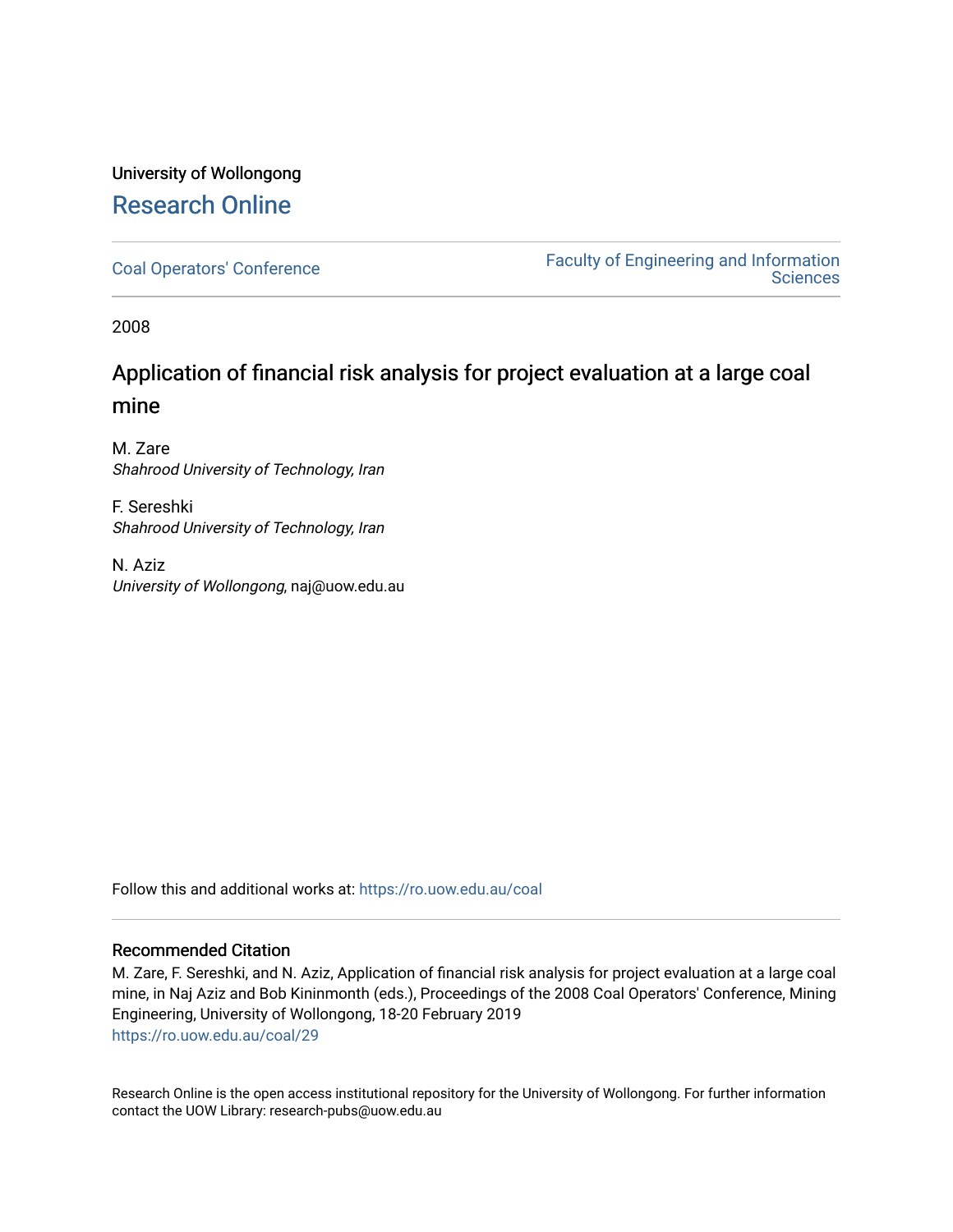# **APPLICATION OF FINANCIAL RISK ANALYSIS FOR PROJECT EVALUATION AT A LARGE COAL MINE**

# **Mohammad Zare**<sup>1</sup> **, Farhang Sereshki**<sup>1</sup> **and Naj Aziz**<sup>2</sup>

*ABSTRACT:* Today risk analysis is largely employed in studying the uncertainty of financial decisions in new mining ventures. The methodology for examination and quantification of financial risks is investigated in this paper. A coal mining project is generally a long term process. Also, any increase in the project time, raises the probability of variation in effective financial parameters. Therefore, the forecasting and risk analysis for this kind of projects will be more important. For this reason, this work has been prepared for the purpose of presenting the methodology and uses of techniques applied in the evaluation of the long term projects to analyse and assess risk. The flexibility of spreadsheets and their statistical capabilities make them a common framework for simulation modelling. In this paper, the discussion is illustrated with an example of stochastic discounted cash flow for a real large coal mine. Then, Excel spreadsheet tools for the simulation, and also a powerful risk analysis software have been used. Finally, the paper examines output data from analysis of mentioned project.

## **INTRODUCTION**

When uncertainty and risk are relatively absent, project evaluation is a reasonably easy exercise. However, mineral projects often involve commodities for which prices or operating procedures are difficult to forecast, and analysts must make decisions concerning how best to evaluate such projects. The introduction of risk greatly complicates the evaluation process. The key to successful evaluation is the proper inclusion and quantification of risk and the consequences (Glickman and Gough, 1990).

A complete understanding of the risks, their consequences, and their probabilities of occurrence is an absolute necessity for any project evaluation. A pro forma cash flow can provide the basis for risk assessment in an investment analysis, as well as a means to determine the optimal assignment of risk in a *financial analysis. The goal of risk assessment is not to reduce risk--that cannot* be done by analysis--but rather to increase the understanding of risk so that appropriate action can be taken. In this paper, a large coal mining project is investigated for its financial risk analysis.

### **Importance of Risk Analysis in Mineral Projects**

Mineral investments can have a number of characteristics that make them somewhat different from other types of investment opportunities, including the depletable and often unique nature of the ore reserves, the unique location and characteristics of the deposit, the existence of geologic uncertainties, the length of time required to place a mineral property into production, the usually long-lived nature of the operation itself, and the pronounced cyclical nature of mineral prices. In addition, mineral deposits can be mined only where the minerals are found. Therefore, options for locating a mineral operating site are likely to be more limited than with other types of industrial developments. Among the mineral projects, coal mines, especially, are more remarkable and significant. This decrease in flexibility increases the risk of mining ventures compared to other types of investment opportunities (Torries, 1998).

Each mineral deposit is unique in terms of location and ore grade and characteristics. It theoretically cannot be replaced when depleted, although similar deposits can often be found or purchased. This aspect makes it difficult to compare the value of one mineral operation with another. Risk is increased since there is no guarantee that a search will yield a new mineral deposit to replace a depleted deposit.

The effects of time greatly influence the value of a mineral project, as they do any other long-lived investment. Usually prices and costs must be predicted, which introduces an element of risk common to most other types of investment opportunities. However, many mineral prices are cyclical in nature, and the difficulty in forecasting prices and costs poses particular problems in evaluating and planning mineral projects (Labys, 1992).

Time also affects mineral projects in several ways that are not always present in other investment opportunities. First, significant mineral reserves are usually required for a long-lived mineral project. Since, by definition, reserves are quantities of ore to be mined in the future, the present value of a ton of reserves is less than the present value of a ton of ore that can be mined immediately. Many other investment decisions involve deciding whether to sell an item today or to wait until the future; thus, public officials who wish to tax mineral reserves to raise funds for public projects often misunderstand the fact that not all reserves have the same present value.

 $\overline{a}$ 

*<sup>1</sup> Department of Mining, Petroleum & Geophysics, Shahrood University of Technology, Shahrood, Iran* 

*<sup>2</sup> School of Civil, Mining and Environmental Engineering, University of Wollongong*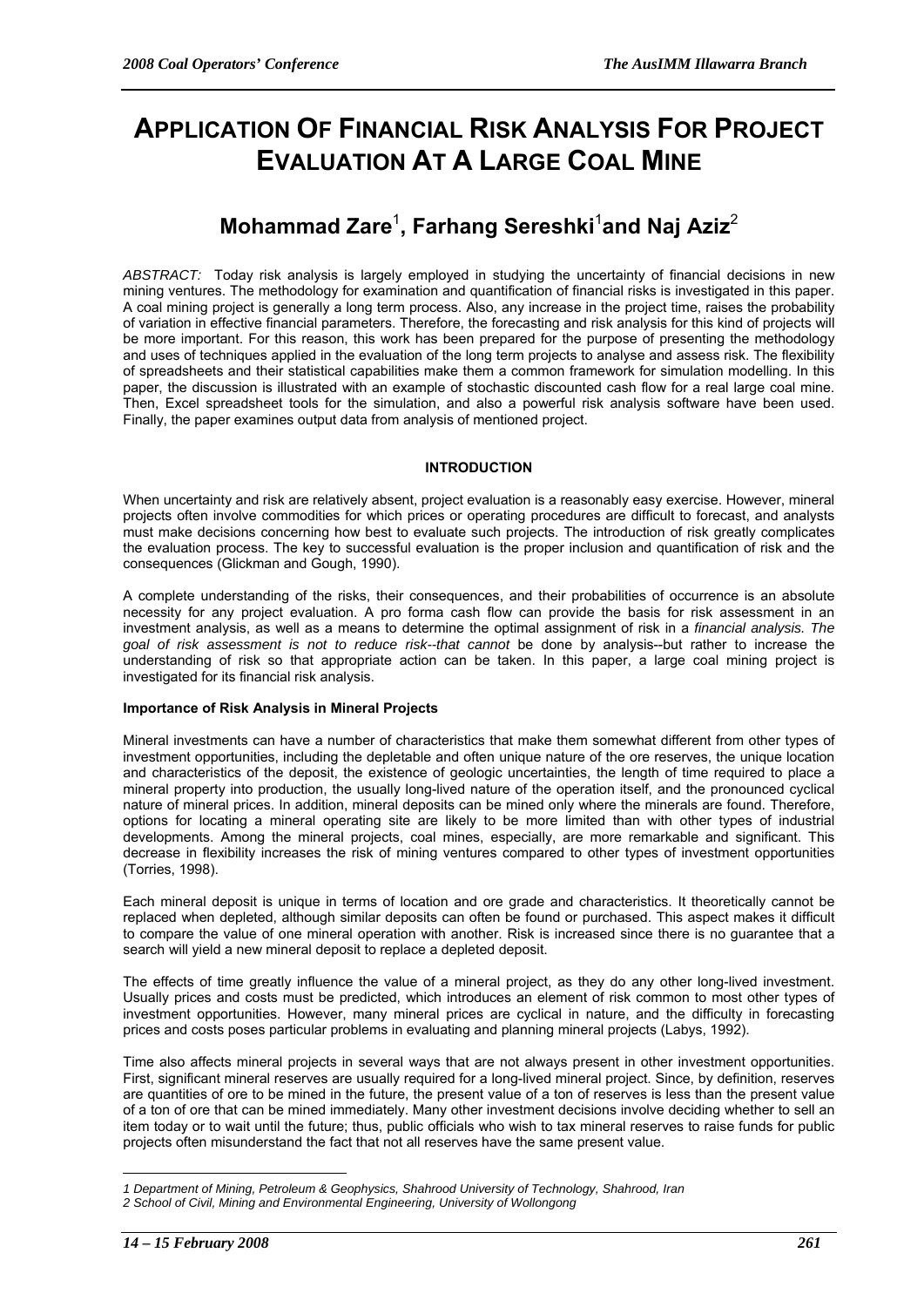Second, the mineral evaluation process must consider that operating decisions made early during the life of a mineral deposit will affect the long-run value of the operation. For example, early mining of higher-grade ore increases early profits but lowers the average grade of the remaining ore and reduces the life of the mine. In addition, economic and operating conditions can unexpectedly change during the life of a mine, making flexibility of operation desirable.

Last, it is impossible to know the exact amount or grade of material to be mined until the deposit is depleted, for two reasons. The first has to do with geologic certainty. The geologic quantity and quality of the deposit must be determined by sampling, which by definition gives statistical estimates. The second reason involves economic certainty. The quantity and quality to be mined at any given time depend upon mining and processing costs and the prices of the resulting commodities. Since future prices cannot be forecast accurately, it is usually difficult to determine reserves even though there may be a high degree of confidence in the geologic-based estimates (Torries, 1998).

#### **SIMULATION**

Simulation is a powerful and flexible analytic tool that can be used to study a wide variety of management models. It is generally used in cases where a good analytic model either dose not exist or is too complicated to solve. Simulation can also demonstrate the effects of variability and initial conditions, as well as the length of time needed to reach steady state. This description encompasses a large segment of real world models and, as a result, surveys of the use of management science techniques typically put simulation at or near the top. However, there are a number of important factors for management to consider before making a commitment to a simulation study. The ability of simulation models to deal with complexity, capture the variability of performance measures, and reproduce short-run behaviour make simulation a powerful tool.

#### **Monte Carlo Simulation Technique**

Monte Carlo simulation method tries to investigate stochastic permutations of uncertainties, which occur in a project. The process speed and power of a computer is implemented in order to search different modes of these uncertainties. Firstly, the most proper distribution function is determined for each uncertainty found in the second phase of risk analysis process. These distribution functions are determined considering the experts' opinion and available records obtained in the previous projects. For example, total cost may have a normal distribution function with the parameters m and  $s^2$ . Then the number of runs, that the simulation should be performed, is determined regarding the project size and the importance of risks. The number of runs can be set as 1000, 2000, 5000, and so on. It could be said that while the number of runs increases, much more stochastic modes are searched in the solution space (Pindred, 1995).

In each run, a stochastic value is allocated to each uncertainty in the range of its lower bound and upper bound. The frequency of each value is followed by determined distribution function. Therefore, a set of variables are allocated to all uncertainties in each run and the underlying utility amount is determined based on the value of these variables (Stermole, 1993).



#### **Figure 1 - Monte Carlo Sampling Method**

#### **Application in Cash Flow Probabilistic Analysis**

Probabilistic analysis can be thought of as the ultimate form of scenario analysis in that all possible cases are considered simultaneously. The input for the analysis consists of a distribution of values for each variable in a cash flow analysis. In other words, for each variable used in a cash flow, a range of values and their probabilities of occurrence are used as inputs instead of a single value as in scenario analysis. Since inputs are probabilistic, most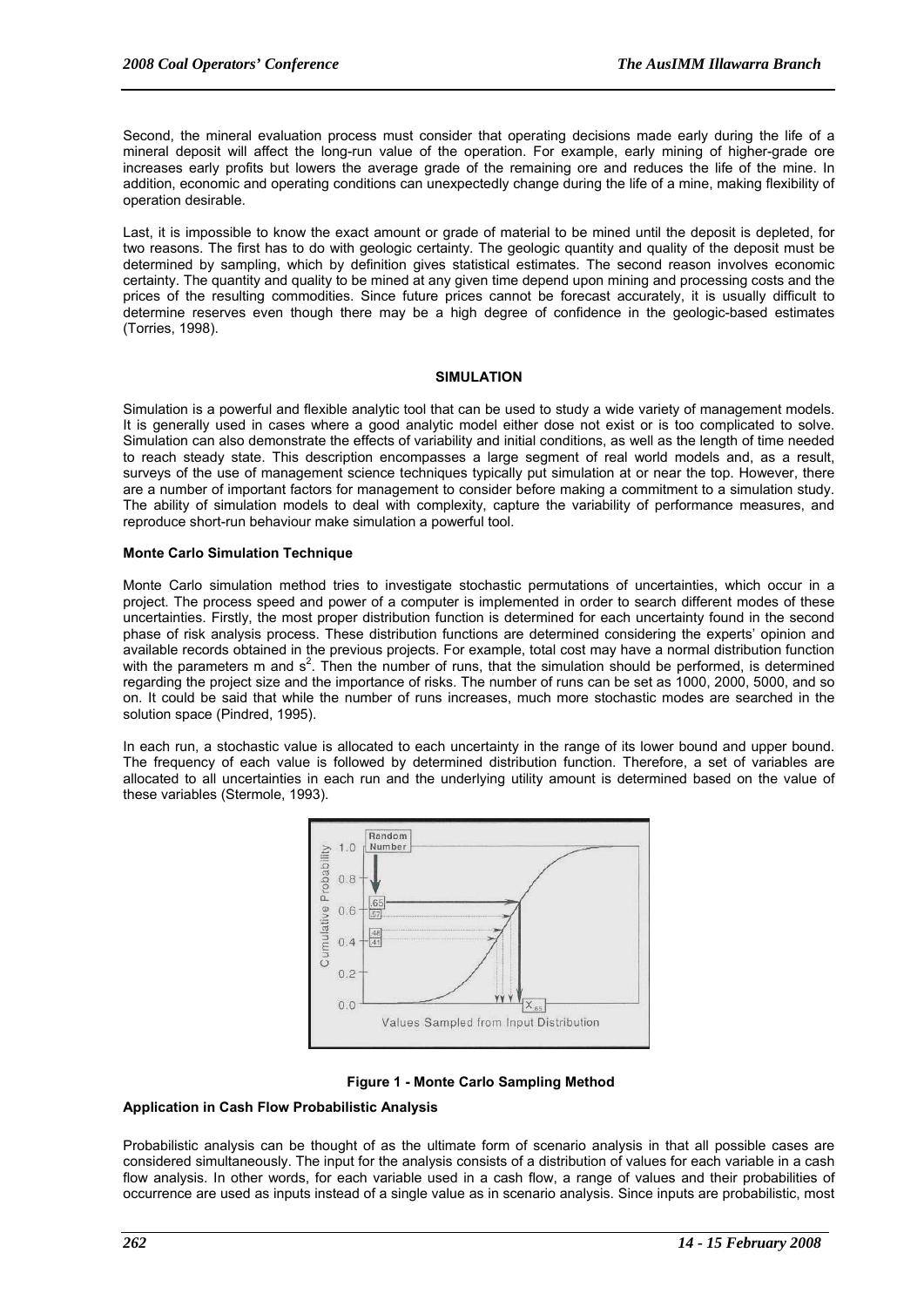of the risk inherent in the project is reflected in the range of input variables. Therefore, the discount rate used in probabilistic evaluation methods must reflect the risk captured in the cash flow itself. The risk component in a riskadjusted discount rate decreases in proportion to the amount of risk expressed in the probabilistic range of input values. If all risks are totally expressed in the probabilistic determination of the range in values of the inputs, a riskless discount rate must be used. This is in contrast to a risk-adjusted discount rate that may be used for nonprobabilistic evaluation methods, such as scenario analysis. A computer program using a method called Monte Carlo simulation can then be used to generate hundreds of variations of cash flows (i.e., hundreds of scenarios) and NPVs for an individual project. The statistical distribution of the NPVs is then analysed to determine the worth of the investment opportunity. The mean of the NPVs obtained by Monte Carlo simulation represents the statistically defined expected value of the project (Torries, 1998).

#### **EXAMPLE; A LARGE COAL MINE**

In this part, a large coal mine project is examined as a financial mining project. The life of project is 29 years. Basic data and the DCF are demonstrated in Table 1. For reach to final goal (risk analysis of project), this table must set up in a spreadsheet as Excel and the main parameters must be connected together. In this table, interest rate parameter is set up separately for the future aims.

#### **INTRODUCING A POWERFUL SOFTWARE FOR RISK ANALYSIS**

@Risk is a powerful software in risk analysis of projects that adds in Excel Spreadsheet and is capable of incorporation with Excel's modelling abilities with best efficiency. This software is applied for the analysis of projects with probabilistic parameters. Probability distribution of each parameter must be inserted into for its cell. Then @Risk runs the model by the Monte Carlo and Latin Hypercube methods and random numbers generation for many times. Then, project's parameters are analysed and finally, outputs and their probability distributions are presented. Examining the output data and with respect to expectations, the counted risk of project will be gained. Also, @Risk is capable of presenting output data graphically that cause of better realisation from the results. In this paper, we have used the newest edition of software (4.5 Industrial Version) that has more capabilities than older versions.

#### **PROCESS**

#### **Definition of input and output parameters**

Two parameters of interest rate and coal price are selected for input parameters for their oscillation and variation in two past decades based on historical data. These historical data are collected and their probability distributions are defined by curve fitting. The results of these definitions for interest rate and coal price are shown in figures 2 and 3 respectively. The results show that the interest rate follows Logistic distribution and also coal price follows the Exponential distribution.

Afterwards, the output cells must be defined in the spreadsheet. In this study, final Net Present Value of the project (NPV) and present values of each year defined as the output parameters.

#### **Simulation**

After definition of inputs and outputs, we can run the model and perform simulation. But, before this, settings of simulation must be set up. The model should be run with logic (sufficient) iterations in the way that convergence is yielded. Table 2 shows the output data resulted from simulation.

Also, Figures 4 and 5 shows the final probability distribution and histogram for the NPV output parameter. Analysing of these graphs, we can measure the counted risk of the project respect to expectations.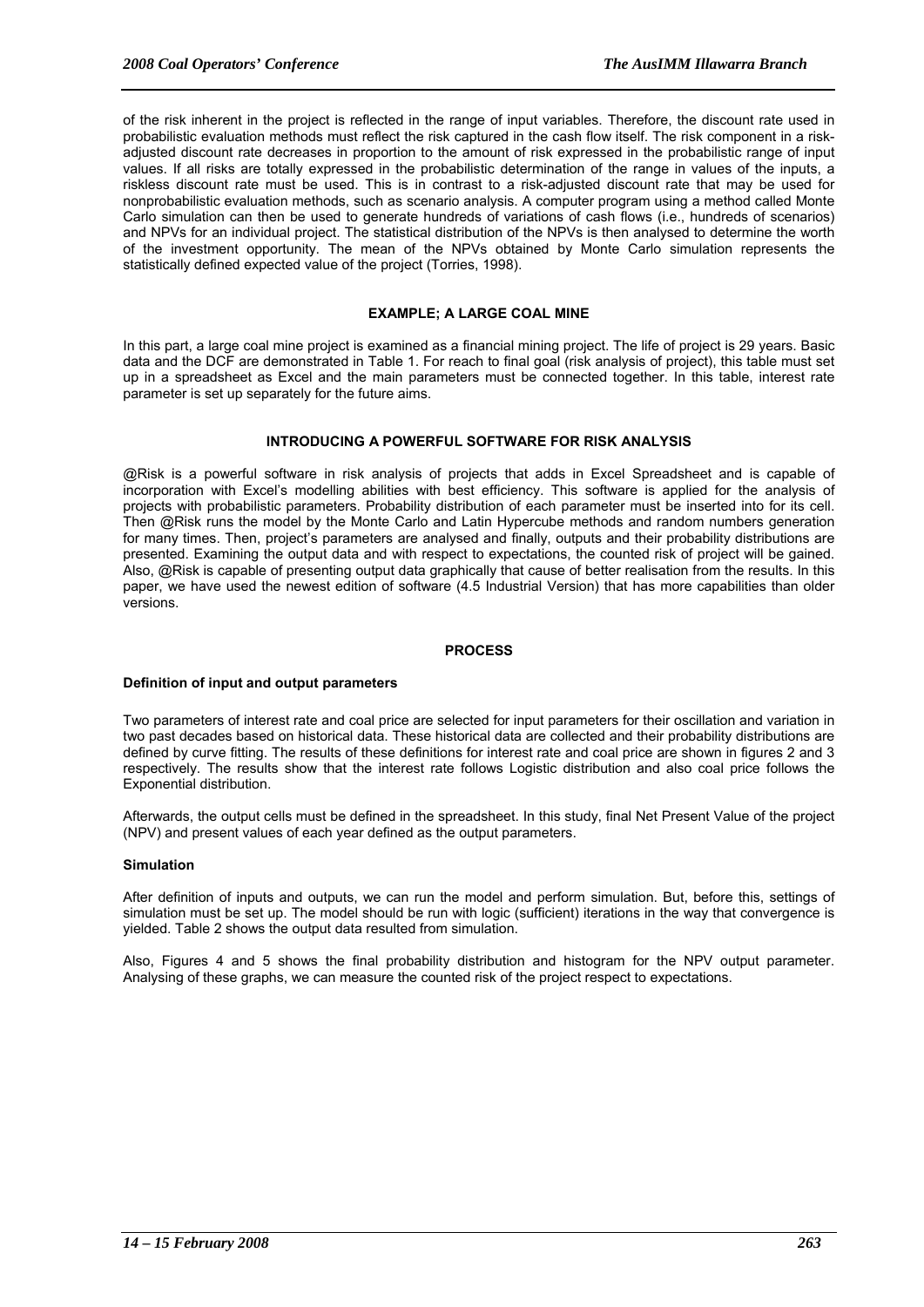| Description                        | 0         |           | $\overline{2}$ | 3         | 4         | 5         | 6       | $\overline{7}$ | 8         | 9       | 10      | 11        | 12        | 13        | 14        |
|------------------------------------|-----------|-----------|----------------|-----------|-----------|-----------|---------|----------------|-----------|---------|---------|-----------|-----------|-----------|-----------|
| Capital<br><b>Investment</b>       | $1E + 08$ |           |                |           |           |           |         |                |           |         |         |           |           |           |           |
| <b>Depreciation</b>                |           | $3E+06$   | $3E + 06$      | 3E+06     | $3E+06$   | $3E+06$   | 3E+06   | 3E+06          | $3E + 06$ | $3E+06$ | $3E+06$ | $3E+06$   | 3E+06     | 3E+06     | $3E+06$   |
| <b>Operating</b><br><b>Costs</b>   |           | $1E + 09$ | 1E+09          | $1E + 09$ | $1E + 09$ | $3E + 09$ | 3E+09   | 3E+09          | $3E + 09$ | $3E+09$ | $3E+09$ | 3E+09     | 3E+09     | 3E+09     | 3E+09     |
| <b>Government</b><br><b>Rights</b> |           | 80000     | 80000          | 80000     | 80000     | 80000     | 80000   | 80000          | 80000     | 80000   | 80000   | 80000     | 80000     | 80000     | 80000     |
| <b>Sale Volume</b>                 |           | $3E+06$   | $3E+06$        | 3E+06     | $3E+06$   | 7E+06     | 7E+06   | 7E+06          | 7E+06     | 7E+06   | 7E+06   | 7E+06     | 7E+06     | 7E+06     | 7E+06     |
| <b>Price Per</b><br><b>Tonne</b>   |           | 3600      | 3600           | 3600      | 3600      | 3600      | 3600    | 3600           | 3600      | 3599.7  | 3599.7  | 3599.7    | 3600      | 3600      | 3600      |
| <b>Revenue</b>                     |           | $1E+10$   | $1E+10$        | $1E+10$   | $1E+10$   | $3E+10$   | $3E+10$ | $3E+10$        | $3E+10$   | $3E+10$ | $3E+10$ | $3E+10$   | 3E+10     | $3E+10$   | $3E+10$   |
| <b>Taxable</b><br><b>Revenue</b>   |           | $1E + 10$ | $1E+10$        | $1E+10$   | $1E+10$   | $2E+10$   | $2E+10$ | 2E+10          | $2E+10$   | 2E+10   | 2E+10   | 2E+10     | 2E+10     | 2E+10     | $2.2E+10$ |
| <b>Tax</b>                         |           | 2E+09     | $2E + 09$      | 2E+09     | 2E+09     | 5E+09     | 5E+09   | 4E+09          | 5E+09     | 5E+09   | 5E+09   | 5E+09     | 5E+09     | 5E+09     | 5E+09     |
| <b>Net Revenue</b>                 |           | 9E+09     | $9E + 09$      | 9E+09     | 9E+09     | 2E+10     | $2E+10$ | 2E+10          | $2E+10$   | $2E+10$ | 2E+10   | 2E+10     | 2E+10     | 2E+10     | $2E+10$   |
| <b>Depreciation</b>                |           | $3E+06$   | $3E+06$        | 3E+06     | $3E+06$   | $3E+06$   | 3E+06   | 3E+06          | $3E+06$   | $3E+06$ | $3E+06$ | 3E+06     | 3E+06     | $3E+06$   | 3E+06     |
| <b>Cash Flow</b>                   |           | 9E+09     | 9E+09          | 9E+09     | 9E+09     | 2E+10     | $2E+10$ | 2E+10          | $2E+10$   | $2E+10$ | 2E+10   | 2E+10     | $2E+10$   | 2E+10     | $2E+10$   |
| <b>Net Present</b><br><b>Value</b> | $1E + 08$ | 7E+09     | 6E+09          | 5E+09     | 4E+09     | 7E+09     | 6E+09   | 5E+09          | $4E + 09$ | $3E+09$ | $3E+09$ | $2E + 09$ | $2E + 09$ | $2E + 09$ | 2E+09     |
| <b>Interest Rate</b>               | 0.2029    |           |                |           |           |           |         |                |           |         |         |           |           |           |           |
| <b>NPV</b>                         | 6E+10     |           |                |           |           |           |         |                |           |         |         |           |           |           |           |

**Table 1 - Basic data and DCF for the coal mine project**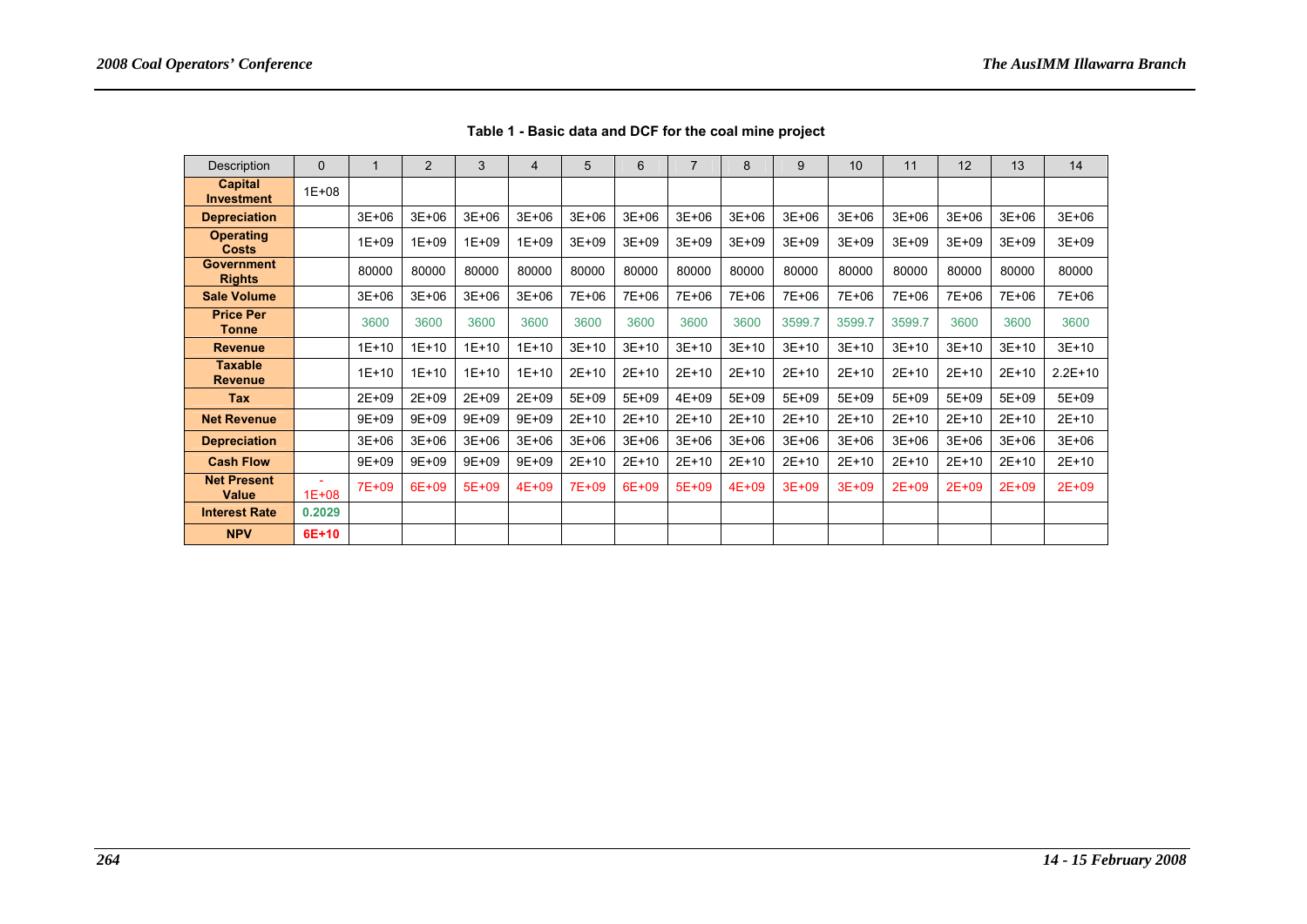| Description                         | 15        | 16        | 17        | 18        | 19      | 20        | 21        | 22        | 23        | 24      | 25        | 26        | 27        | 28        | 29        |
|-------------------------------------|-----------|-----------|-----------|-----------|---------|-----------|-----------|-----------|-----------|---------|-----------|-----------|-----------|-----------|-----------|
| <b>Capital</b><br><b>Investment</b> |           |           |           |           |         |           |           |           |           |         |           |           |           |           |           |
| <b>Depreciation</b>                 | 3E+06     | 3E+06     | $3E+06$   | $3E+06$   | 3E+06   | 3E+06     | 3E+06     | 3E+06     | $3E+06$   | 3E+06   | 3E+06     | $3E+06$   | 3E+06     | $3E+06$   | 3E+06     |
| <b>Operating</b><br><b>Costs</b>    | $3E+09$   | $3E + 09$ | $3E + 09$ | $3E+09$   | 3E+09   | $3E+09$   | $3E+09$   | $3E + 09$ | $3E + 09$ | 3E+09   | $3E+09$   | $3E + 09$ | $3E+09$   | $3E + 09$ | $3E+09$   |
| <b>Government</b><br><b>Rights</b>  | 80000     | 80000     | 80000     | 80000     | 80000   | 80000     | 80000     | 80000     | 80000     | 80000   | 80000     | 80000     | 80000     | 80000     | 80000     |
| <b>Sale Volume</b>                  | 7E+06     | 7E+06     | 7E+06     | 7E+06     | 7E+06   | 7E+06     | 7E+06     | 7E+06     | 7E+06     | 7E+06   | 7E+06     | 7E+06     | 7E+06     | 7E+06     | 7E+06     |
| <b>Price Per</b><br><b>Tonne</b>    | 3599.7    | 3600      | 3600      | 3600      | 3600    | 3600      | 3600      | 3600      | 3600      | 3599.7  | 3599.7    | 3599.7    | 3600      | 3600      | 3599.7    |
| <b>Revenue</b>                      | $3E+10$   | $3E+10$   | $3E+10$   | $3E+10$   | 3E+10   | 2E+10     | 2E+10     | $3E+10$   | $3E+10$   | $3E+10$ | $3E+10$   | $3E+10$   | $3E+10$   | $3E+10$   | $3E+10$   |
| Taxable<br><b>Revenue</b>           | 2E+10     | 2E+10     | 2E+10     | 2E+10     | 2E+10   | 2E+10     | 2E+10     | 2E+10     | 2E+10     | 2E+10   | $2E+10$   | 2E+10     | 2E+10     | 2E+10     | 2E+10     |
| Tax                                 | 4E+09     | 5E+09     | 5E+09     | $4E + 09$ | 5E+09   | $4E + 09$ | $4E + 09$ | 5E+09     | 5E+09     | 5E+09   | $5E+09$   | 5E+09     | 5E+09     | 5E+09     | $4E + 09$ |
| <b>Net Revenue</b>                  | 2E+10     | $2E+10$   | $2E+10$   | $2E+10$   | $2E+10$ | 2E+10     | 2E+10     | 2E+10     | 2E+10     | $2E+10$ | 2E+10     | 2E+10     | $2E+10$   | $2E+10$   | 2E+10     |
| <b>Depreciation</b>                 | 3E+06     | $3E+06$   | $3E+06$   | $3E+06$   | 3E+06   | $3E+06$   | 3E+06     | $3E+06$   | $3E+06$   | 3E+06   | $3E+06$   | $3E+06$   | $3E+06$   | $3E+06$   | 3E+06     |
| <b>Cash Flow</b>                    | 2E+10     | $2E+10$   | $2E+10$   | $2E+10$   | $2E+10$ | 2E+10     | 2E+10     | 2E+10     | $2E+10$   | 2E+10   | 2E+10     | 2E+10     | 2E+10     | $2E+10$   | 2E+10     |
| <b>Net Present</b><br><b>Value</b>  | $1E + 09$ | 9E+08     | $8E + 08$ | 6E+08     | $5E+08$ | $4E + 08$ | $4E + 08$ | $3E+08$   | $3E + 08$ | 2E+08   | $2E + 08$ | $1E + 08$ | $1E + 08$ | $1E + 08$ | 8E+07     |

**Table 1 - Basic data and DCF for the coal mine project (continued)**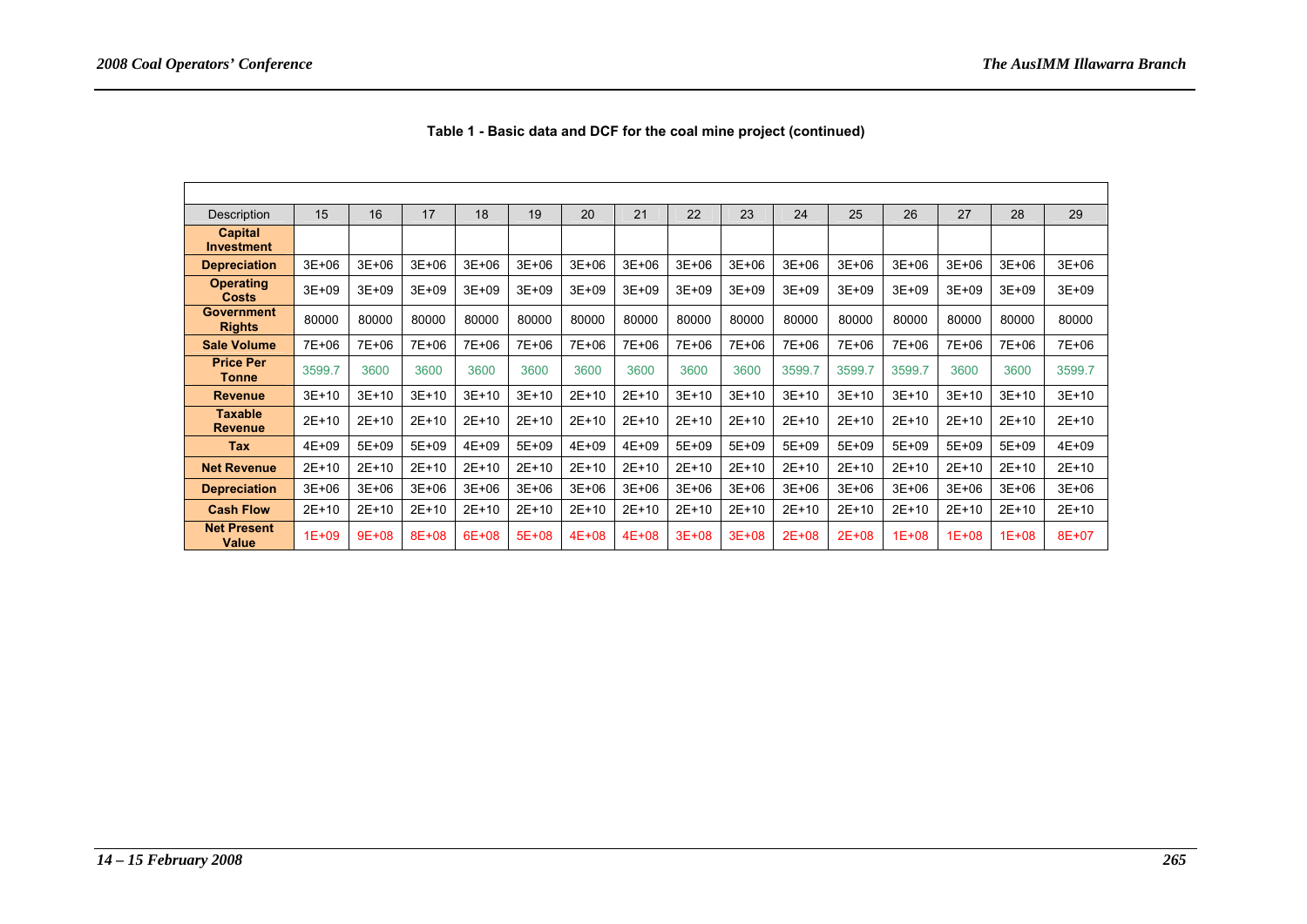| Name            | <b>Workbook</b> | Worksheet | Cell            | Sim#         | Minimum      | Mean       | Maximum      | x1           | p <sub>1</sub> | x2           | p2  |
|-----------------|-----------------|-----------|-----------------|--------------|--------------|------------|--------------|--------------|----------------|--------------|-----|
| PV1             | Book1.xls       | Sheet1    | C14             | 1            | 1.77E+09     | 7.89E+09   | $3.91E+10$   | 2.26E+09     | 5%             | 1.98E+10     | 95% |
| PV <sub>2</sub> | Book1.xls       | Sheet1    | D14             | 1            | $1.22E + 09$ | 6.26E+09   | $3.32E + 10$ | 1.80E+09     | $5%$           | $1.61E+10$   | 95% |
| PV <sub>3</sub> | Book1.xls       | Sheet1    | E14             | 1            | 8.01E+08     | 5.31E+09   | 2.85E+10     | 1.44E+09     | 5%             | $1.28E+10$   | 95% |
| PV4             | Book1.xls       | Sheet1    | F14             | $\mathbf{1}$ | 6.80E+08     | 4.56E+09   | $3.08E + 10$ | $1.21E + 09$ | 5%             | $1.20E + 10$ | 95% |
| PV <sub>5</sub> | Book1.xls       | Sheet1    | G14             | 1            | 5.69E+08     | 7.83E+09   | $5.63E+10$   | 1.79E+09     | 5%             | $2.10E+10$   | 95% |
| PV <sub>6</sub> | Book1.xls       | Sheet1    | H14             | $\mathbf{1}$ | 4.19E+08     | 6.73E+09   | $9.73E+10$   | $1.47E + 09$ | 5%             | $1.86E + 10$ | 95% |
| PV7             | Book1.xls       | Sheet1    | 114             | 1            | 2.66E+08     | 5.78E+09   | $1.05E + 11$ | 1.09E+09     | 5%             | $1.60E+10$   | 95% |
| PV <sub>8</sub> | Book1.xls       | Sheet1    | J14             | $\mathbf{1}$ | 1.28E+08     | 4.82E+09   | 9.79E+10     | 8.17E+08     | 5%             | 1.40E+10     | 95% |
| PV <sub>9</sub> | Book1.xls       | Sheet1    | K14             | 1            | 1.70E+08     | 4.26E+09   | 8.50E+10     | 6.48E+08     | 5%             | $1.21E+10$   | 95% |
| <b>PV10</b>     | Book1.xls       | Sheet1    | L14             | $\mathbf{1}$ | 1.69E+08     | 4.06E+09   | $1.54E + 11$ | 4.98E+08     | 5%             | 1.19E+10     | 95% |
| <b>PV11</b>     | Book1.xls       | Sheet1    | M14             | 1            | 3.36E+07     | 3.39E+09   | 8.56E+10     | 3.89E+08     | 5%             | $9.83E + 09$ | 95% |
| <b>PV12</b>     | Book1.xls       | Sheet1    | <b>N14</b>      | 1            | 3.42E+07     | 2.98E+09   | 7.57E+10     | 2.80E+08     | 5%             | 8.69E+09     | 95% |
| <b>PV13</b>     | Book1.xls       | Sheet1    | O14             | 1            | 1.76E+07     | 2.77E+09   | 8.05E+10     | 2.19E+08     | 5%             | 9.29E+09     | 95% |
| <b>PV14</b>     | Book1.xls       | Sheet1    | P <sub>14</sub> | $\mathbf{1}$ | 8484516      | 2.49E+09   | $5.27E+10$   | $1.72E + 08$ | 5%             | 8.81E+09     | 95% |
| <b>PV15</b>     | Book1.xls       | Sheet1    | Q14             | 1            | 8259557      | 2.41E+09   | $1.32E + 11$ | 1.31E+08     | 5%             | 7.73E+09     | 95% |
| <b>PV16</b>     | Book1.xls       | Sheet1    | <b>R14</b>      | $\mathbf{1}$ | 6202285      | 2.06E+09   | 8.81E+10     | $9.83E + 07$ | 5%             | 6.74E+09     | 95% |
| <b>PV17</b>     | Book1.xls       | Sheet1    | S14             | 1            | 2937620      | 1.90E+09   | 9.38E+10     | 7.41E+07     | 5%             | 6.00E+09     | 95% |
| <b>PV18</b>     | Book1.xls       | Sheet1    | T14             | 1            | 1358177      | 1.95E+09   | 2.49E+11     | 5.26E+07     | 5%             | $6.21E + 09$ | 95% |
| <b>PV19</b>     | Book1.xls       | Sheet1    | U14             | 1            | 589958.8     | 1.72E+09   | $1.11E + 11$ | 3.97E+07     | 5%             | 5.06E+09     | 95% |
| <b>PV20</b>     | Book1.xls       | Sheet1    | V14             | 1            | 427951.8     | 1.78E+09   | 3.22E+11     | $3.05E + 07$ | 5%             | 4.73E+09     | 95% |
| <b>PV21</b>     | Book1.xls       | Sheet1    | W14             | 1            | 268119.6     | 1.63E+09   | 1.81E+11     | 2.25E+07     | 5%             | 4.36E+09     | 95% |
| <b>PV22</b>     | Book1.xls       | Sheet1    | X14             | 1            | 179776.7     | 1.77E+09   | 3.18E+11     | $1.64E + 07$ | 5%             | 3.72E+09     | 95% |
| <b>PV23</b>     | Book1.xls       | Sheet1    | Y14             | 1            | 77801.02     | 1.70E+09   | 3.25E+11     | 1.33E+07     | 5%             | 3.93E+09     | 95% |
| <b>PV24</b>     | Book1.xls       | Sheet1    | Z14             | 1            | 145434.1     | 1.80E+09   | $3.05E + 11$ | $1.11E+07$   | 5%             | 3.64E+09     | 95% |
| <b>PV25</b>     | Book1.xls       | Sheet1    | <b>AA14</b>     | 1            | 21706.77     | 1.58E+09   | 2.88E+11     | 6731015      | 5%             | 2.84E+09     | 95% |
| <b>PV26</b>     | Book1.xls       | Sheet1    | <b>AB14</b>     | $\mathbf{1}$ | 9819.742     | 2.37E+09   | $9.75E + 11$ | 5241728      | 5%             | 3.28E+09     | 95% |
| <b>PV27</b>     | Book1.xls       | Sheet1    | <b>AC14</b>     | 1            | 13402.15     | 1.74E+09   | 2.55E+11     | 4085175      | 5%             | 2.47E+09     | 95% |
| <b>PV28</b>     | Book1.xls       | Sheet1    | <b>AD14</b>     | 1            | 4679.25      | 2.14E+09   | 7.40E+11     | 3183672      | 5%             | 2.52E+09     | 95% |
| <b>PV29</b>     | Book1.xls       | Sheet1    | <b>AE14</b>     | 1            | 2291.726     | 1.92E+09   | $5.15E+11$   | 2466758      | 5%             | 2.46E+09     | 95% |
| <b>NPV</b>      | Book1.xls       | Sheet1    | <b>B16</b>      | $\mathbf{1}$ | $1.49E + 10$ | $9.76E+10$ | $5.09E+12$   | $3.01E+10$   | 5%             | $1.92E + 11$ | 95% |

**Table 2 - Output Data Resulted From the Simulation**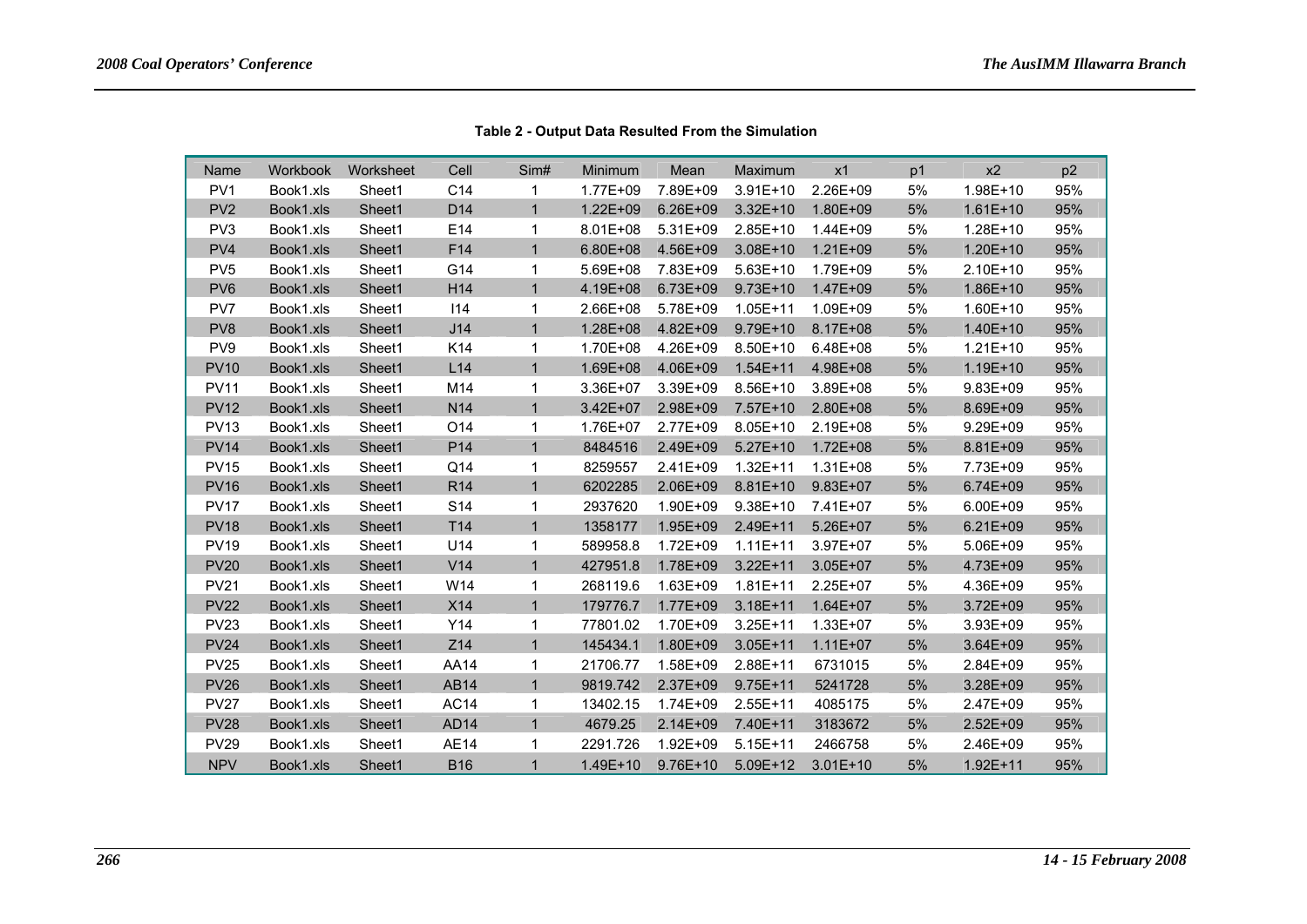

**Figure 2 - probability distribution for interest rate parameter** 



**Figure 3 - probability distribution for coal price parameter** 



**Figure 4 - Final probability distribution for NPV**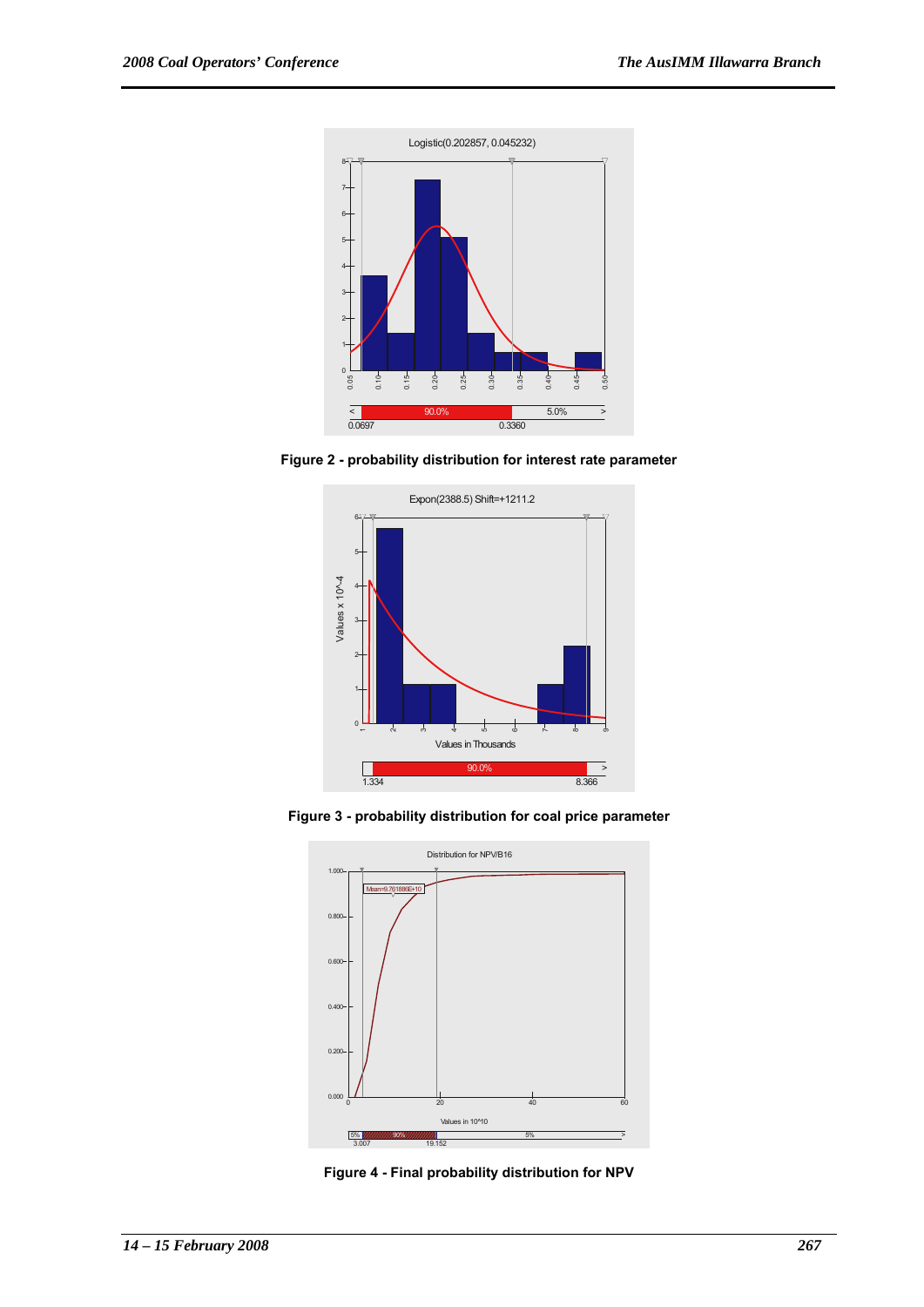

**Figure 5 - Final histogram for NPV** 

In figure 6, we have demonstrated an applicable graph nominated Tornado for NPV parameter that be used for sensitivity analysis of parameters affected in the project. Analysing this graph, we realize that the most important input parameter that affects the NPV, is interest rate.



**Figure 6 - Tornado graph for sensitivity analysis of NPV** 

## **CONCLUSIONS**

Risk analysis has moved from the research laboratories of financial economists into the wider world. The techniques now available include a powerful array of simulation methodologies- Monte Carlo and Latin Hypercube sampling and natural language computation (Hacura et al. 2001). They allow the evaluator to provide much more objectives assessments of the risk of a mineral prospect. These methods are available in relatively inexpensive software capable of functioning in most modern personal computers. The most serious difficulty currently encountered in the stochastic risk analysis of mining projects is lack of historical information about the industry. In this study, we analysed the risk of a large coal mining project in some stages briefly. Surveying the output graphs, the manager will be able to measure counted risk of project.

Results including tables and graphs showed that this project has a low risk with taking about interest rate and price as probabilistic parameters in the analyses. However, sensitivity analysis show that the most important input parameter that affects the NPV, is interest rate and the managers must pay high attention in the project period.